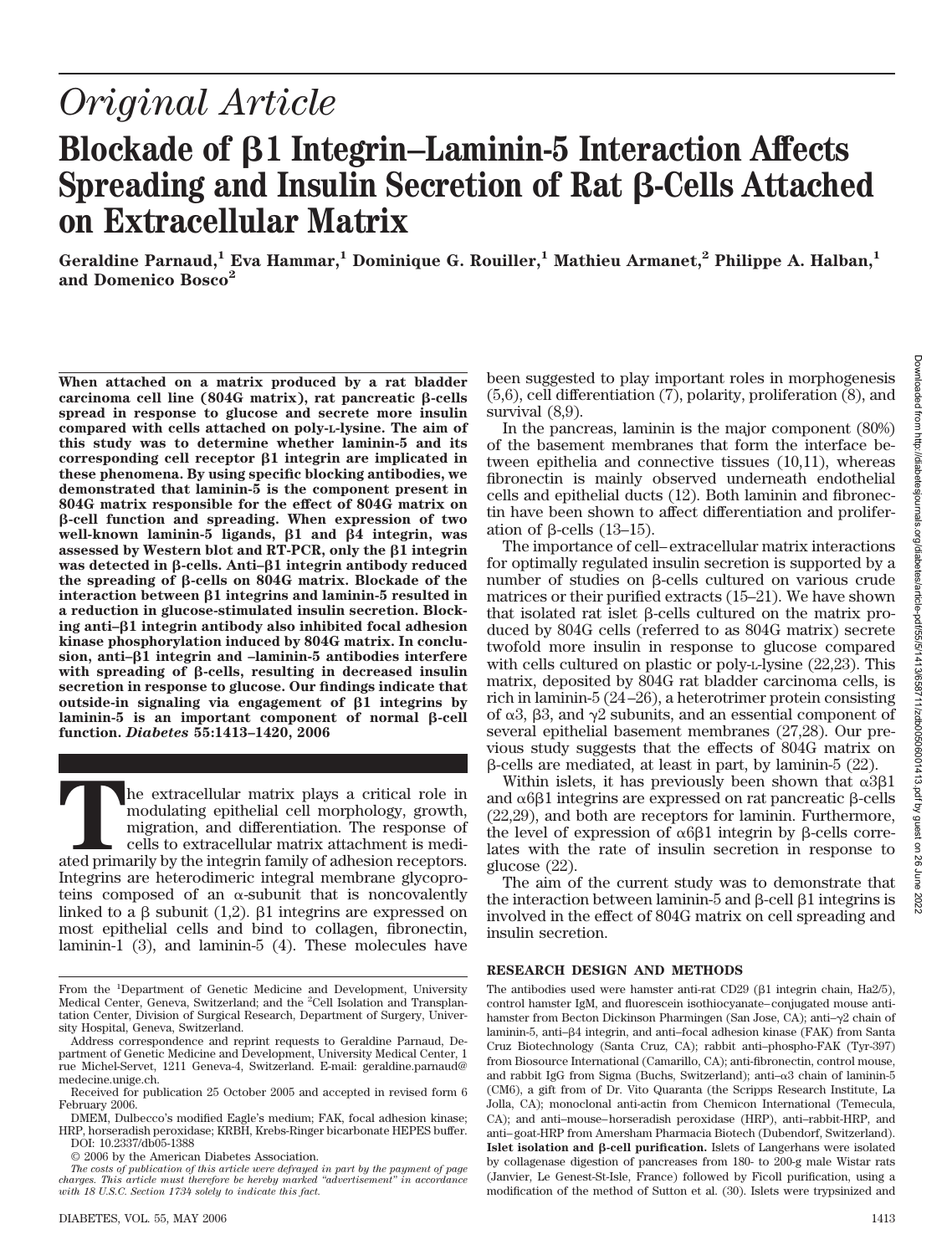--cells purified, using a fluorescence-activated cell sorter (FACStar-Plus; Becton Dickinson, Sunnyvale, CA), as previously described (31,32), to yield a population of  $>95%$   $\beta$ -cells.

**804G matrix.** 804G cells were grown in Dulbecco's modified Eagle's medium (DMEM; Gibco, Invitrogen, Basel, Switzerland) containing 10% FCS and 5.6 mmol/l glucose (33). At confluence, cells were washed and maintained for 3 days in DMEM without FCS. Conditioned medium was centrifuged (180*g*, 5 min), filtered (0.22  $\mu$ m), and frozen at  $-20^{\circ}$ C, and hereafter it will be referred to as 804G matrix.

**Coating of dishes and slides.** Petri dishes (35 mm diameter) were coated with 100  $\mu$ g/ml fibronectin, 75  $\mu$ g/ml vitronectin, or 100 mg/ml laminin from EHS sarcoma cells (Sigma) in 20 mmol/l carbonate, pH 9.6, and incubated for 90 min at 37°C, and nonspecific binding sites were blocked with 0.5% BSA for 30 min at 37 $\degree$ C. Aliquots (60  $\mu$ ) of 804G matrix or 100  $\mu$ g/ml poly-L-lysine were layered at the center of Petri dishes. The glass microscope slides used as Cunningham's chambers (34) were coated with 300  $\upmu$ l of 804G matrix or 100  $\mu$ g/ml poly-L-lysine. After coating for 18–20 h in a damp box at 37°C, Petri dishes and glass slides were washed 3 times with sterile H<sub>2</sub>O and air dried. Where appropriate, dishes coated with poly-L-lysine or 804G matrix were incubated for 2 h at 37°C with either anti-laminin-5 (100  $\mu$ g/ml) or antifibronectin antibody (50  $\mu$ g/ml) in PBS, 0.5% BSA. Nonimmune mouse or rabbit IgG were used as controls. Dishes were washed 3 times with PBS and air-dried.

Culture and attachment of cells to Petri dishes. Sorted  $\beta$ -cells were washed twice with DMEM, 10% FCS, 11.2 mmol/l glucose, 1 mmol/l sodium pyruvate, 110 units/ml penicillin, 110  $\mu$ g/ml streptomycin, and 50  $\mu$ g/ml gentamicin (control medium). Aliquots of  $3 \times 10^5$  cells were seeded in nonadherent 100-mm-diameter Petri dishes containing 9 ml control medium and incubated for 20 h at 37°C to allow full recovery from islet isolation or cell purification. The cells were then resuspended at  $4 \times 10^5$  cells/ml in the control medium, and 50-µl droplets were plated on Petri dishes coated as described. Cells were analyzed  $24$  h later. To evaluate the effect of anti- $\beta$ 1 integrin blocking antibody, cells were resuspended at a density of 10<sup>6</sup> cells/ml in DMEM containing 11.2 mmol/l glucose and 10% FCS and preincubated for 1 h with 2 g/µl anti–β1 integrin blocking antibody (Ha2/5) or purified hamster IgM or vehicle. Then, cells were plated as droplets at the center of Petri dishes coated with 804G matrix or poly-L-lysine, incubated for 5 h at 37°C, fixed with 4% paraformaldehyde (20 min, room temperature), and stained with Evans blue (0.06% in PBS). Phase-contrast views of different fields were photographed, and the cell profile area was measured, using ScionImage software (Fredrick, MD).

**Insulin secretion assay and insulin content.**  $\beta$ -Cells pretreated with 2  $\mu$ g/ml Ha2/5 antibody as described above were washed twice with Krebs-Ringer bicarbonate HEPES buffer (KRBH; 125 mmol/l NaCl, 4.74 mmol/l KCl, 1 mmol/l $\rm CaCl_2$ 1.2 mmol/l $\rm KH_2PO_4$ 1.2 mmol/l $\rm MgSO_4$ 5 mmol/l $\rm NaHCO_3$ 25 mmol/l HEPES, pH 7.4, and 0.1% BSA) containing 2.8 mmol/l glucose and plated on poly-L-lysine– or 804G matrix– coated dishes. Purified hamster IgM  $(2 \mu g/ml)$  or vehicle were added as controls. Cells were cultured in the continued presence of the antibody for 2 h. Cells attached on Petri dishes were washed 3 times with KRBH and preincubated 1 h at 37°C with KRBH containing 2.8 mmol/l glucose, followed by successive 1-h incubations at 37°C in KRBH with 2.8 or 16.7 mmol/l glucose. Insulin was extracted from cells with acid-ethanol, and insulin in buffers and extracts were measured by radioimmunoassay with rat insulin as the standard. Total insulin is the sum of cellular insulin and insulin secreted during the first and second incubation periods.

 $Reverse$  hemolytic plaque assay. Insulin secretion from single  $\beta$ -cells was assessed by reverse hemolytic plaque assay, as previously described (22). Briefly,  $\beta$ -cells, pretreated 1 h at 37 $\degree$ C in suspension with Ha2/5 antibody or vehicle, were diluted in KRBH containing 2.8 mmol/l glucose. Packed sheep erythrocytes (5% vol/vol; Behring Institute, Marburg, Germany) previously coated with protein A were then mixed with  $\beta$ -cells, and 60- $\mu$ l aliquots of this preparation were inserted in Cunningham's chambers. After a 2-h incubation at 37 $^{\circ}$ C in the presence or absence of 1 or 2  $\mu$ g/ml Ha2/5 antibody, the chambers were rinsed with KRBH containing either 2.8 or 16.7 mmol/l glucose and then filled with the same buffer supplemented with heat-inactivated (45 min at 56°C) anti-insulin guinea pig serum (1:300 dilution) (35). After a 1-h incubation at 37°C, chambers were rinsed with KRBH containing 2.8 mmol/l glucose, filled with the same buffer containing guinea pig complement (1:40 dilution; Behring Institute), and incubated 1 h at 37°C. Chambers were then filled with 0.04% (wt/vol) trypan blue in KRBH, rinsed with KRBH, and filled with Bouin's fixative. After rinsing in PBS, slides were covered with PBSglycerol (1:2 dilution, vol/vol) and screened by microscopy.

**Immunofluorescence.** Cells were preincubated for 1 h in suspension with 2 g/ml Ha2/5 antibody or purified hamster IgM and then attached on poly-Llysine– or 804G matrix– coated glass. After 2 h of culture, cells were washed with PBS–0.5% BSA and incubated for 1 h at  $4^{\circ}$ C with fluorescein isothiocyanate– conjugated mouse anti-hamster monoclonal antibody. Then, cells were fixed with 4% paraformaldehyde (20 min, room temperature), rinsed, and mounted under glass coverslips. The preparations were observed with an Axiocam fluorescence microscope.

**Western blot.** Cells were washed with ice-cold PBS with 1 mmol/l sodium vanadate and lysed in sample buffer (62 mmol/l Tris-HCl, pH 6.8, 2% SDS, 5% glycerol, and 1% 2-mercaptoethanol). Protein concentrations were determined with the amido black method (36), and equal amounts of total protein were loaded for SDS-PAGE. All samples, after separation on an SDS-PAGE gel, were electroblotted onto nitrocellulose membranes (Schleicher & Schuell, Dassel, Germany) for immunoblotting with the appropriate antibody. An enhanced chemiluminescence protein detection kit (Amersham Biosciences) and a Kodak image station were used for visualization of the bands.

**Semiquantitative RT-PCR.** Total RNA was extracted, using a QIAshredder and RNeasy mini kits (Qiagen, Basel, Switzerland) according to the manufacturer's instructions, and stored at  $-80^{\circ}$ C. RNA quality was verified by agarose gel electrophoresis. First-strand cDNA was synthesized by oligo dT priming of 1 g total RNA, using a superscript II RT kit (Invitrogen) according to the manufacturer's protocol. PCR amplification of cDNAs was performed in a total reaction volume of 50  $\mu$ l that contained 1  $\mu$ l of the RT reaction product, 0.25 µl of 5 units/µl Hot Gold Star DNA polymerase (Invitrogen), 5 µl of  $10\times$ PCR buffer, 1  $\mu$ l of 10 mmol/l dNTPs, 4  $\mu$ l of 25 mmol/l MgCl<sub>2</sub>, and 1  $\mu$ mol of each sense and antisense primer of the target gene. The following oligonucleotide primer sets were used: β1 integrin forward: GAGAGAGATTACTTCA GAC, reverse: AGCAGTCGTGTTACATTC;  $\beta$ 4 integrin forward: GGGTCTTAT ACTGGGTGTAGG, reverse: CAGCTGACCCCTGTGGACT; laminin-5- $\gamma$ 2 chain forward: TGTACCCAGTGTTTCTGCTAT, reverse: CTCCTCTGTCCACGCGG TAG; and fibronectin forward: CCGGGTTCTGAGTACACAGTC, reverse: AGG GACCACTTCTCTGGGAGG. PCR amplification was initiated by one cycle of 95°C for 5 min followed by 35 sequential cycles of denaturation at 95°C for 45 s, annealing at melting temperature for 1 min, extension at 72°C for 2 min, and a final extension cycle at 72°C for 10 min in a thermocycler. As a negative control, the RT negative reaction product was added in the reaction. The presence of a single band amplified with specific primers for glyceraldehyde-3 phosphate dehydrogenase (forward: AATGCATCCTGCACCACC; reverse: GTAGCCATATTCATTGTCATA) or actin (forward: CGTGGGCCGCCCTAG-GCACCAG; reverse: TTGGCCTTAGGGTTCAGGGGGG) with the same cDNA was used as an internal control under identical conditions. Each experiment was repeated at least three times. PCR products were separated on Trisacetate-EDTA 2% agarose gels containing ethidium bromide and photographed under UV illumination.

**Immunohistochemistry.** Pancreas sections (4-µm-thick) were cut from whole-tissue blocks and mounted on silane-coated glass slides. Paraffin sections were dewaxed, rehydrated with ethanol, and reacted with 5% hydrogen peroxide in methanol for 10 min to quench endogenous peroxidase activity. The sections were then treated with 0.1% trypsin for 30 min and incubated in 5% BSA for 15 min to block nonspecific binding of the antibody. After incubation for 1 h at room temperature with goat anti-laminin-5- $\gamma$ 2 diluted 1:100 in 5% BSA, biotinylated anti-goat IgG was applied for 30 min. Then, the slides were incubated with the peroxidase avidin-biotin complex for 30 min. The peroxidase reaction was developed in a diaminobenzidine tetrahydrochloride solution containing 0.01% hydrogen peroxidase. As a control, anti-laminin-5- $\gamma$ 2 antibody preadsorbed with laminin-5- $\gamma$ 2 peptide (Santa Cruz) or goat IgG were used instead of anti-laminin-5- $\nu$ 2 antibody. **Data and statistical analysis.** Data are the means  $\pm$  SE for *n* independent experiments. Levels of significance for differences between groups were assessed by least significant difference ANOVA or by Student's *t* test for unpaired groups, using SPSS software.

#### **RESULTS**

Preferential attachment and spreading of  $\beta$ -cells on **804G matrix compared with vitronectin, fibronectin,** or EHS laminin. As reported previously  $(22)$ ,  $\beta$ -cells adhere and spread on 804G matrix (Fig. 1*A*). To assess their attachment and spreading on other matrices,  $\beta$ -cells were seeded into Petri dishes coated with vitronectin, fibronectin, or laminin from basement membrane of EHS sarcoma cells. After 24 h, few cells were attached onto dishes coated with EHS matrix and vitronectin (Fig. 1*B*–*C*), whereas the majority of cells attached as clusters to dishes coated with fibronectin (Fig. 1*D*). However, cells were only found attached and well spread on dishes coated with 804G matrix.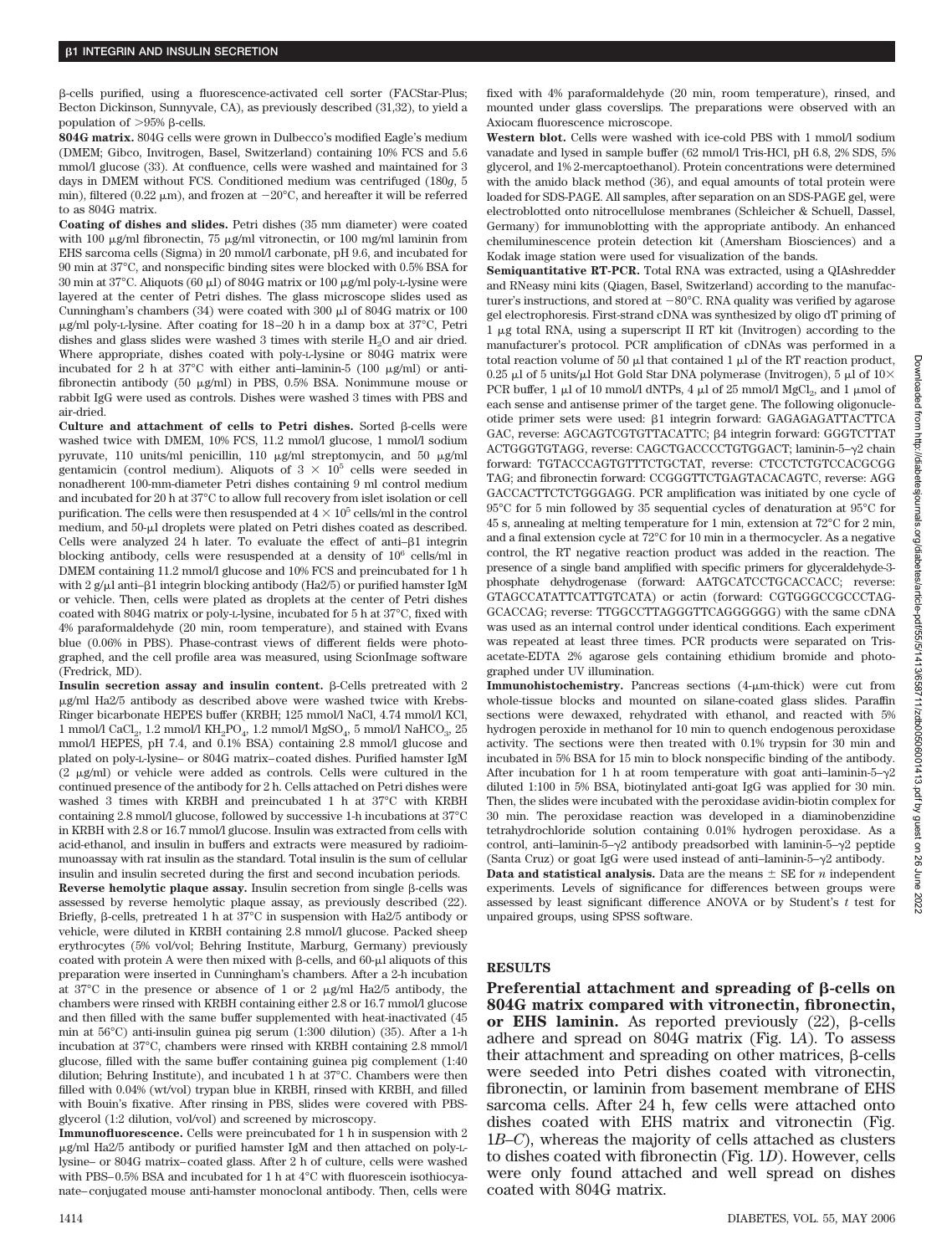

**FIG. 1. -Cells spread on 804G matrix only. Phase-contrast micro**graphs of  $\beta$ -cells cultured for 24 h on 804G matrix  $(A)$ , EHS laminin **(***B***), vitronectin (***C***), and fibronectin (***D***). Representative of three**  $independent$  experiments. Bar = 100  $\mu$ m.

**Inhibitory effect of anti-laminin-5 antibody on**  $\beta$ **-cell spreading and insulin secretion.** The expression of laminin-5 in 804G cells was confirmed by immunoblot analysis of 804G matrix. The CM6 antibody specifically detected a 160-kDa band corresponding to the  $\alpha$ 3 chain of laminin-5, and the 150-kDa band was stained with the anti– $\gamma$ 2 chain antibody. A 220-kDa band was also detectable by immunoblotting with anti-fibronectin antibody (Fig. 2). Then, to determine whether both laminin-5 and fibronectin are implicated in spreading of  $\beta$ -cells on 804G matrix, we used anti–laminin-5 and anti-fibronectin as blocking antibodies.  $\beta$ -Cells cultured on 804G matrix rapidly flattened and spread out, losing refringence compared with cells cultured on poly-L-lysine (Fig. 3*A*). Mouse IgG, used as control, did not affect the morphology of cells plated on either poly-L-lysine or 804G matrix. Anti–laminin-5 antibody did not interfere with attachment of cells on poly-L-lysine. However, spreading of  $\beta$ -cells on 804G matrix was significantly inhibited by anti–laminin-5 antibody



**FIG. 2. Adhesion molecules in 804G matrix. 804G matrix was analyzed by Western blotting under reducing conditions with anti-fibronectin and anti–laminin-2 antibodies (***lane a***) or CM6 antibody (***lane b***). Arrows indicate the expected migration of proteins of interest. LN5, laminin-5.**

compared with cells incubated without antibody. In the presence of anti–laminin-5 antibody, cell morphology was similar on poly-L-lysine and on 804G matrix. By contrast, anti-fibronectin antibody did not affect  $\beta$ -cell spreading on 804G matrix (Fig. 3*A*), whereas it completely inhibited attachment of cells on fibronectin-coated dishes, demonstrating its efficiency as a blocking antibody (data not shown). These results suggest that laminin-5, and not fibronectin, is an essential component of  $804G$  in inducing  $\beta$ -cell spreading.

To assess whether laminin-5 is essential for increased  $glucose$ -induced insulin secretion,  $\beta$ -cells were plated on 804G matrix previously treated with anti–laminin-5 antibody (CM6 antibody,  $100 \mu g/ml$ ) and then submitted to a static secretion test. 804G matrix, as expected, increased insulin secreted at 16.7 mmol/l glucose by twofold  $(P =$ 0.003) compared with poly-L-lysine (Fig. 3*B*). When 804G matrix was treated with CM6 antibody, stimulated insulin secretion was significantly reduced  $(P = 0.01)$  and was  $s$ imilar to that of  $\beta$ -cells attached on poly-L-lysine. Basal secretion was not affected by CM6 antibody. Anti-fibronectin antibody and control IgG did not affect either basal or stimulated insulin secretion (Fig. 3*B*). This result suggests that laminin-5 is involved in increased insulin secretion induced by 804G matrix.

 $\beta$ 4 integrin is not expressed in islets.  $\alpha$ 3 $\beta$ 1 and  $\alpha$ 6 $\beta$ 1 integrins are receptors for laminin-5 and are known to be expressed by islet  $\beta$ -cells (22).  $\alpha$ 6 $\beta$ 4 integrin is also a ligand for laminin-5, but its expression has not been studied so far in β-cells. 804G cells were used as a positive control. RT-PCR showed expression of  $\beta$ 4 subunit in 804G cells but not in  $\beta$ -cells, whereas expression of  $\beta$ 1 subunit was observed in both  $804G$  cells and  $\beta$ -cells (Fig. 4*A*). By immunoblotting we confirmed that  $\beta$ -cells express  $\beta$ 1 but not  $\beta$ 4 integrin subunit and that both integrin subunits were expressed in 804G cells (Fig. 4*B*). These results suggest that only integrins of the  $\beta$ 1 family are involved in β-cell binding to 804G matrix.

**Inhibitory effect of anti–1 integrin antibody on -cell spreading and insulin secretion.** To confirm that  $\beta$ 1 integrins mediate adhesion of  $\beta$ -cells to 804G matrix, a monoclonal antibody against the  $\beta$ 1 integrin subunit (Ha2/5) was tested as an inhibitor. By immunofluorescence, we confirmed the binding of this antibody on the surface of living  $\beta$ -cells (Fig. 4*C*). Then we analyzed the effect of Ha2/5 antibody on spreading of  $\beta$ -cells cultured for  $5$  h on poly-L-lysine or  $804G$  matrix.  $\beta$ -Cell spreading on 804G matrix was significantly decreased when cells were incubated with Ha2/5 antibody  $(P = 0.035)$ , whereas cells treated with hamster IgM were not affected (Fig. 5).

To test whether  $\beta$ 1 integrins are involved in the effect of  $804G$  matrix on insulin secretion,  $\beta$ -cells were attached for 2 h on Petri dishes coated or not coated with 804G matrix in the presence or absence of Ha2/5 antibody (1 or 2  $\mu$ g/ml) and submitted to a static secretion test. As expected, 804G matrix induced a significant increase of glucose-stimulated insulin secretion compared with cells plated on poly-L-lysine  $(P = 0.02)$  (Fig. 6*A*). Ha2/5 antibody decreased stimulated insulin secretion of  $\beta$ -cells attached to 804G matrix  $(P = 0.016)$ , so that no more difference was observed between poly-L-lysine and 804G (Fig. 6*A*). This antibody did not affect basal or stimulated insulin secretion of cells plated on poly-L-lysine (Fig. 6*A*). Similar results were obtained when insulin secretion from single cells was studied by reverse hemolytic plaque assay (Fig.  $6B$ ). These results suggest that  $\beta$ 1 integrins are involved in the stimulatory effect of 804G matrix on insulin secretion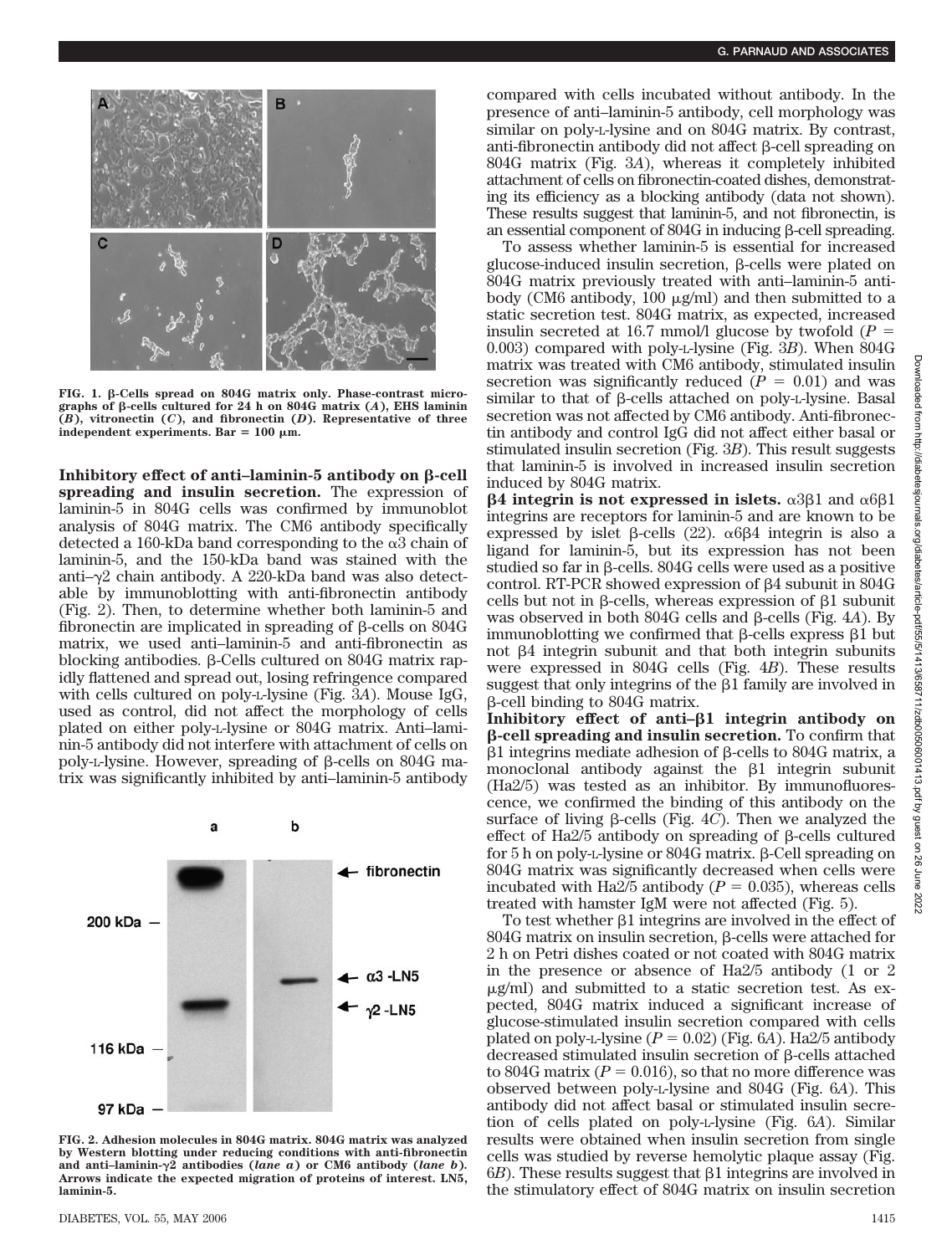

FIG. 3. Inhibitory effect of anti-laminin-5 antibody on  $\beta$ -cell spreading and insulin secretion. Petri dishes coated with poly-L-lysine or 804G matrix **(Mx) were treated with anti–laminin-5 (CM6 antibody), anti-fibronectin (fibronectin antibody), mouse IgG, or PBS-BSA (without antibody). -Cells were incubated on these dishes for 24 h.** *A***: Phase-contrast microscopic views. Bar** - **100 m.** *B***: Insulin secretion in response to 2.8 and 16.7 mmol/l glucose (***n* - **3–5). \****P* **< 0.05 vs. poly-L-lysine (PLL) in respective condition; \*\****P* **< 0.001 vs. 804G matrix control. Ab, antibody; w/o, without.**

and that this effect persists even when secretion from single cells, deprived of intercellular contacts, are studied. **Blocking anti–1 integrin antibody inhibits FAK phosphorylation.** In a previous study, we showed that 804G matrix induces phosphorylation of FAK, a signaling protein that is activated on integrin ligand binding (37). Here, we studied the phosphorylation status of FAK in the presence of Ha2/5 antibody (Fig. 7). Adhesion of  $\beta$ -cells to 804G matrix resulted in a significant increase in FAK Tyr397 phosphorylation compared with adhesion to the control substrate poly-L-lysine (2.5-fold increase, *P*  $0.05$ ). Blocking anti- $\beta$ 1 integrin antibody significantly decreased Tyr397 phosphorylation of FAK after adhesion to 804G matrix (86% inhibition compared with control cells adherent to 804G matrix,  $P = 0.03$  but not to poly-L-lysine. -1 integrins are thus involved in 804G matrix–induced FAK phosphorylation of  $\beta$ -cells.

**Assessment of extracellular matrix molecule expression in pancreatic islet.** Having demonstrated that laminin-5 is implicated in 804G matrix–induced insulin secretion, we verified its expression in pancreatic islets. Expression of the characteristic  $\gamma$ 2 chain of laminin-5 was studied by semiquantitative RT-PCR, Western blotting, and immunohistochemistry in rat and human islets. Results indicate that laminin-5, as well as fibronectin, are expressed in rat and human islets (Fig. 8*A*). Furthermore, when rat  $\beta$ -cells and non- $\beta$ -cells were sorted, laminin- $5-\gamma$ 2 transcript was mainly observed in non- $\beta$ -cells. However, fibroblastoid cells obtained by culturing non- $\beta$ -cell fraction during several weeks did not express laminin-5 but, as expected, they expressed fibronectin (Fig. 8*A*). These results were confirmed at the protein level by Western blot (Fig. 8*C*). By immunohistochemistry, labeling of laminin- $5-\gamma$ <sup>2</sup> chain was observed in the endocrine cells at the periphery of the  $\beta$ -cell core in rat and human islets (Fig. 8*B*). These positive cells were shown to express glucagon, as determined by double immunostaining (data not shown). Furthermore, when the anti-laminin- $5-\gamma 2$ antibody was preadsorbed with laminin- $5-\gamma^2$  peptide or when nonimmune goat IgG was used instead of the



**FIG. 4. 1 but not 4 integrin is expressed by -cells.** *A***: 4 and 1 integrin mRNA from - or 804G cells was analyzed by RT-PCR with glyceraldehyde-3-phosphate dehydrogenase (GAPDH) as control.** *B***: Proteins were analyzed by Western blotting using anti–4 and –1 integrin antibodies. Actin was used to confirm equal loading.** *C***: Cells were incubated for 1 h in suspension with 2 g/ml Ha2/5 antibody (Ab) or hamster IgM and attached into Cunningham chambers. Cells were then labeled with fluorescein isothiocyanate– conjugated anti-hamster antibody. Bar** - **10 m.**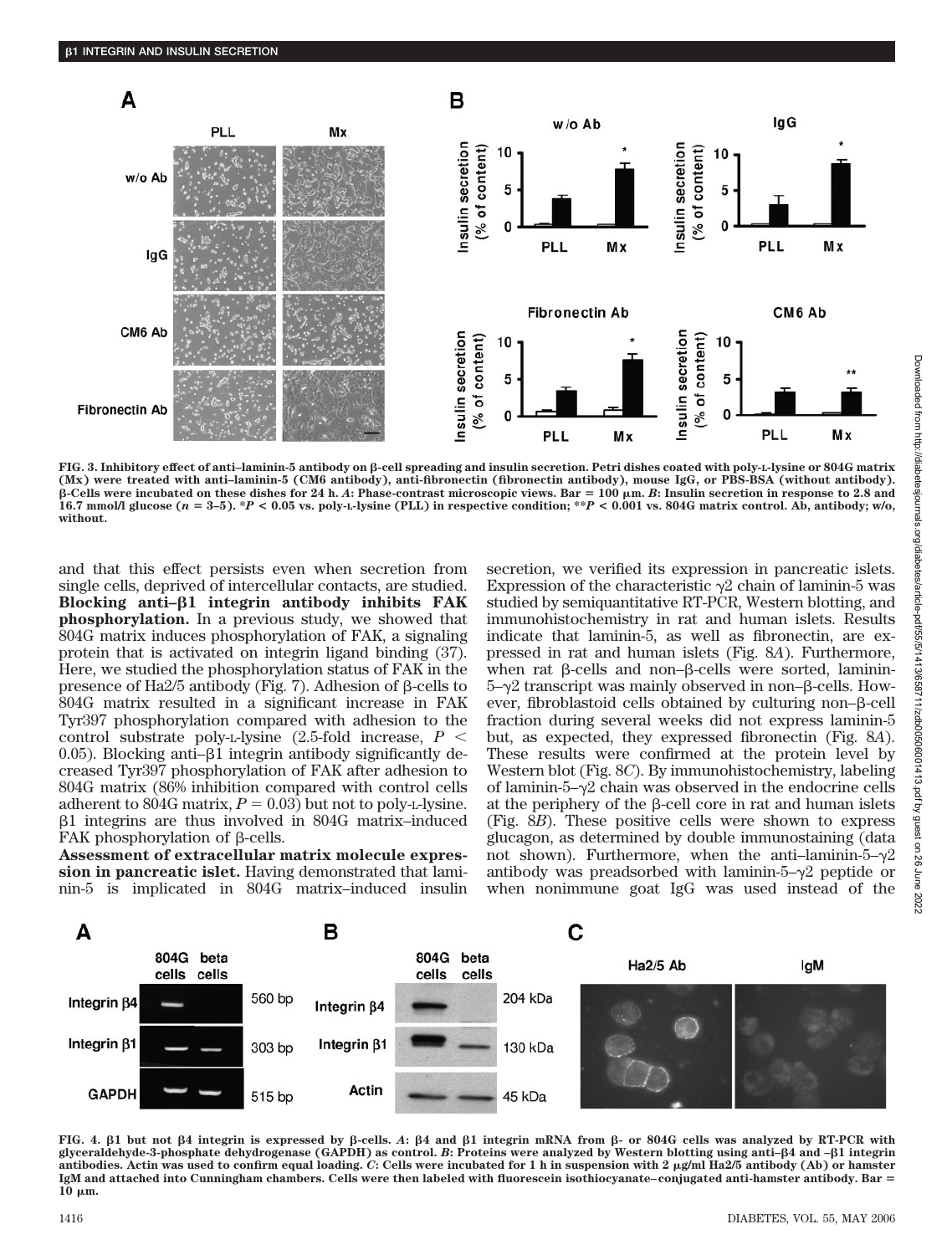

FIG. 5. Inhibitory effect of  $\beta$ 1 integrin antibody on  $\beta$ -cell spreading. **-Cells in suspension were pretreated with 2 g/ml Ha2/5 antibody (Ab), 2 g/ml hamster IgM, or BSA (without antibody) for 1 h and then plated on poly-L-lysine (PLL)- or 804G matrix (Mx)-coated dishes in continuous presence of the antibody. Cells were fixed 5 h later. Cell** area profile was measured, using ScionImage software.  $n = 3-4$  with **>100 cells analyzed per experiment. \****P* **< 0.02 vs. poly-L-lysine control; \*\****P* **< 0.04 vs. 804G matrix control. Ab, antibody; w/o, without.**

anti–laminin-5– $\gamma$ 2 antibody, no laminin-5– $\gamma$ 2 labeling was observed.

# **DISCUSSION**

We show here that anti- $\beta$ 1 integrin and anti-laminin-5 blocking antibodies interfere with spreading of  $\beta$ -cells on 804G matrix and with insulin secretion in response to glucose. These observations suggest that both  $\beta$ 1 integrins and their cognate substrate, laminin-5, are important for the beneficial effect of  $804G$  matrix on  $\beta$ -cell function.

 $A$  role of laminin- $5$  in  $\beta$ -cell function had been suggested by our previous work showing that 804G matrix–induced spreading of rat islet  $\beta$ -cells was prevented by antilaminin-5 antibody (22). Furthermore, experiments performed with laminin-5 purified from 804G matrix suggest that this component is responsible for a pro-survival role on  $\beta$ -cells (37). Although these earlier studies suggested that laminin-5 could be implicated in spreading and increased survival of  $\beta$ -cells on 804G matrix, it remained unclear whether this also holds true for increased insulin secretion on this matrix. We now not only confirm that laminin-5 is implicated in  $\beta$ -cell spreading, but we also show that this protein contributes to increased glucosestimulated insulin secretion on 804G matrix. It remains to be established whether this is caused by direct signaling from the matrix to the exocytotic machinery and/or pathways that regulate exocytosis or by indirect effects perhaps secondary to increased cell spreading or decreased apoptosis.

A continuous periinsular extracellular matrix that contains laminin, fibronectin, and collagen types IV and V has been described in human pancreas (21,38). Other studies have shown that basement membrane structure and major extracellular matrix proteins are not found between islet cells (11,38,39). Within the islet, basement membrane was observed only around capillaries (21). In humans, collagen IV was detected in association with the islet microvasculature (40). Intimate relationships between individual --cells and islet capillaries, and direct contact between --cells and subendothelial basement membrane, have been confirmed by electron microscopy studies (41,42). In human pancreas, basement membrane of duct cells showed immunoreactivity for ladsin, a homolog of laminin-5, but in this study, islets were not analyzed (43). The expression and localization of laminins are poorly documented, and the presence of laminin-5 in islets has not been reported previously. In this study we demonstrated that laminin-5 is expressed in rat and human islets, mainly



**FIG. 6. Inhibitory effect of 1 integrin antibody on insulin secretion in response to glucose. -Cells were treated as described in Fig. 5.** *A***: After 2 h of culture, insulin secretion was measured during successive 1-h incubations at 2.8 and 16.7 mmol/l glucose. \****P* **< 0.02 vs. poly-L-lysine (PLL) control; \*\****P* **< 0.001 vs. 804G matrix (Mx) control.** *B***: Single-cell insulin secretion measured by reverse hemolytic plaque assay after 1 h at 16.7** mmol/l glucose without Ha2/5 antibody (Ab; 1 or 2  $\mu$ g/ml). Secretion is expressed as total plaque development (average plaque area  $\times$  proportion **of plaque-forming cells),** *n* - **3. \****P* **< 0.02 vs. poly-L-lysine control; \*\*** *P* **< 0.001 vs. 804G matrix control. w/o, without.**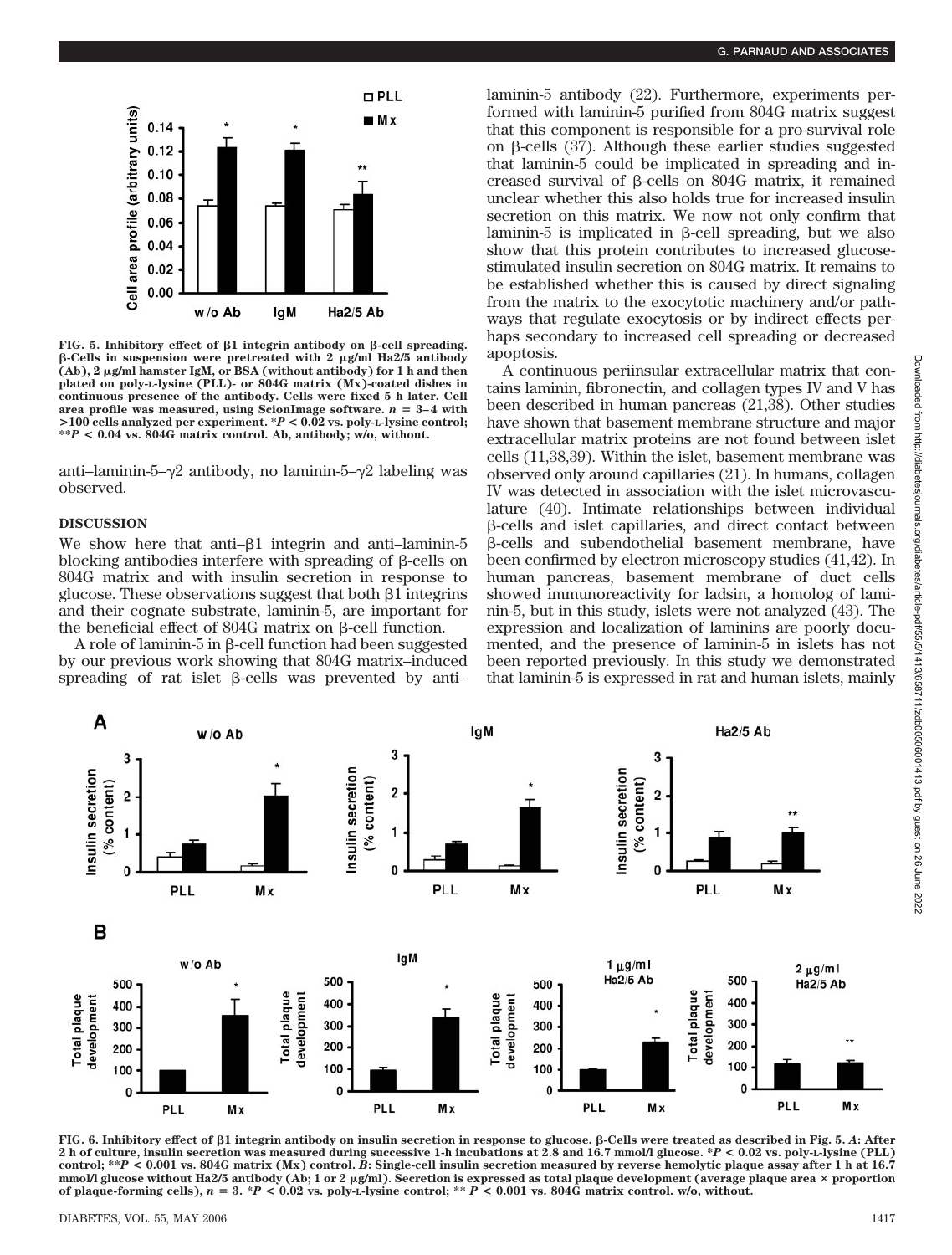

FIG. 7. Inhibitory effect of  $\beta$ 1 integrin antibody on 804G matrix  $(Mx)$ -induced FAK phosphorylation.  $\vec{A}$ : Lysates of  $\beta$ -cells attached on **poly-L-lysine (PLL) or 804G matrix for 4 h in the presence or absence of Ha2/5 blocking antibody (Ab) were immunoblotted with anti–phospho-FAK (Tyr-397) and anti-actin antibodies. Then, the immunoblot was stripped and reprobed for total FAK protein. Representative results are shown from one experiment** *B***: Band intensities (phospho-FAK [Tyr-397]/actin),** *n* - **3. \****P* **< 0.01 vs. poly-L-lysine IgM; \*\****P* **< 0.03 vs. 804G matrix IgM. FAK Tyr(P), phospho-FAK (Tyr-397).**

in  $\alpha$ -cells. This is in agreement with data showing that in some circumstances,  $\alpha$ -cells may improve the function of  $\beta$ -cells (44), and this could be attributable to provision of a more appropriate extracellular matrix as well as possible paracrine effects of glucagon. Moreover, laminin-5 was also detected in islet culture media (data not shown), suggesting this molecule could be secreted by insular cells. Whether laminin-5 is part of the basal lamina depositing under islet endocrine cells remains to be demonstrated. Whatever laminin isoform is expressed in islets in vivo, it is reasonable to expect that this isoform could play a similar role in activating  $\beta$ 1 integrin receptors on  $\beta$ -cells as laminin-5 does in vitro.

Integrins are a large family of adhesion receptors that mediate cell-matrix and cell-cell adhesion (45). Our group has shown that rat pancreatic  $\beta$ -cells express  $\alpha$ 6 $\beta$ 1 and  $\alpha$ 3 $\beta$ 1 integrins (22,29), which are receptors for laminin-5.  $\alpha$ 6 $\beta$ 4 integrin is another well-known receptor of laminin-5. Here, we show by RT-PCR and Western blot that  $\beta$ 4 subunit integrin is not expressed in rat  $\beta$ -cells. This is in agreement with previous work showing that human  $\beta$ -cells express mRNA for the integrin subunits  $\alpha$ 3,  $\alpha$ 5,  $\alpha$ 6, and  $\beta$ 1 but not  $\beta$ 4 (46). It was shown previously that functionblocking antibodies directed against the  $\alpha$ 6 integrin subunit blocked cell spreading induced by 804G matrix (22). The expression of this  $\alpha$ 6 integrin subunit is regulated by glucose and correlates with insulin expression (22). However, the anti- $\alpha$ 6 integrin blocking antibody does not affect insulin release (D.B., unpublished observations). This is expected because other integrin subunits known to partner  $\beta$ 1, such as  $\alpha$ 3,  $\alpha$ 5, and  $\alpha$ v, have been shown to be



**FIG. 8. Laminin-5 is mainly expressed by non–-cells in pancreatic islets** *A***: Laminin-5 and fibronectin mRNA were analyzed in human and rat islets, -cells and non–-cells and in 804G cells by RT-PCR. Actin was used as control. B:** Immunohistochemical staining of laminin- $5-\gamma 2$ **chain (2-LN5) in rat and human pancreas.** *C***: Laminin-5 expression was analyzed in rat islets,**  $\beta$ -cells, and non– $\beta$ -cells and in 804G cells by **Western blot. Actin was used as control.**

 $expressed$  on  $\beta$ -cells and may play a role in insulin secretion  $(47)$ . Here, we used a blocking  $\beta 1$  integrin subunit antibody that interferes with all  $\beta$ 1 integrin heterodimers, and we showed that this prevented both the spreading and the improved insulin secretion induced by  $804G$  matrix. These results suggest that engagement of  $\beta1$ integrins by laminin-5 plays an important role in the maintenance of optimally regulated  $\beta$ -cell function. This subunit associates with different  $\alpha$ -subunits, and thus more than one  $\beta$ 1 integrin heterodimer might participate in this phenomenon. These data are the first to implicate laminin-integrin binding in the regulation of insulin secretion and spreading of purified and isolated adult  $\beta$ -cells. It has been previously reported that  $\alpha$ 1 $\beta$ 1 and collagen IV contribute to  $\beta$ -cell functions known to be important for islet morphogenesis  $(40)$ . Furthermore, the  $\beta$ 1 family of integrin has been shown to be involved in early pancreatic developmental events (47,48), including differentiation and maturation of islets (6).

There is evidence that on integrin activation, a cascade of protein phosphorylations on tyrosine residues activates intracellular signaling pathways (49). FAK was identified as a tyrosine-phosphorylated protein that localized at focal contacts and acts downstream of growth factor and inte-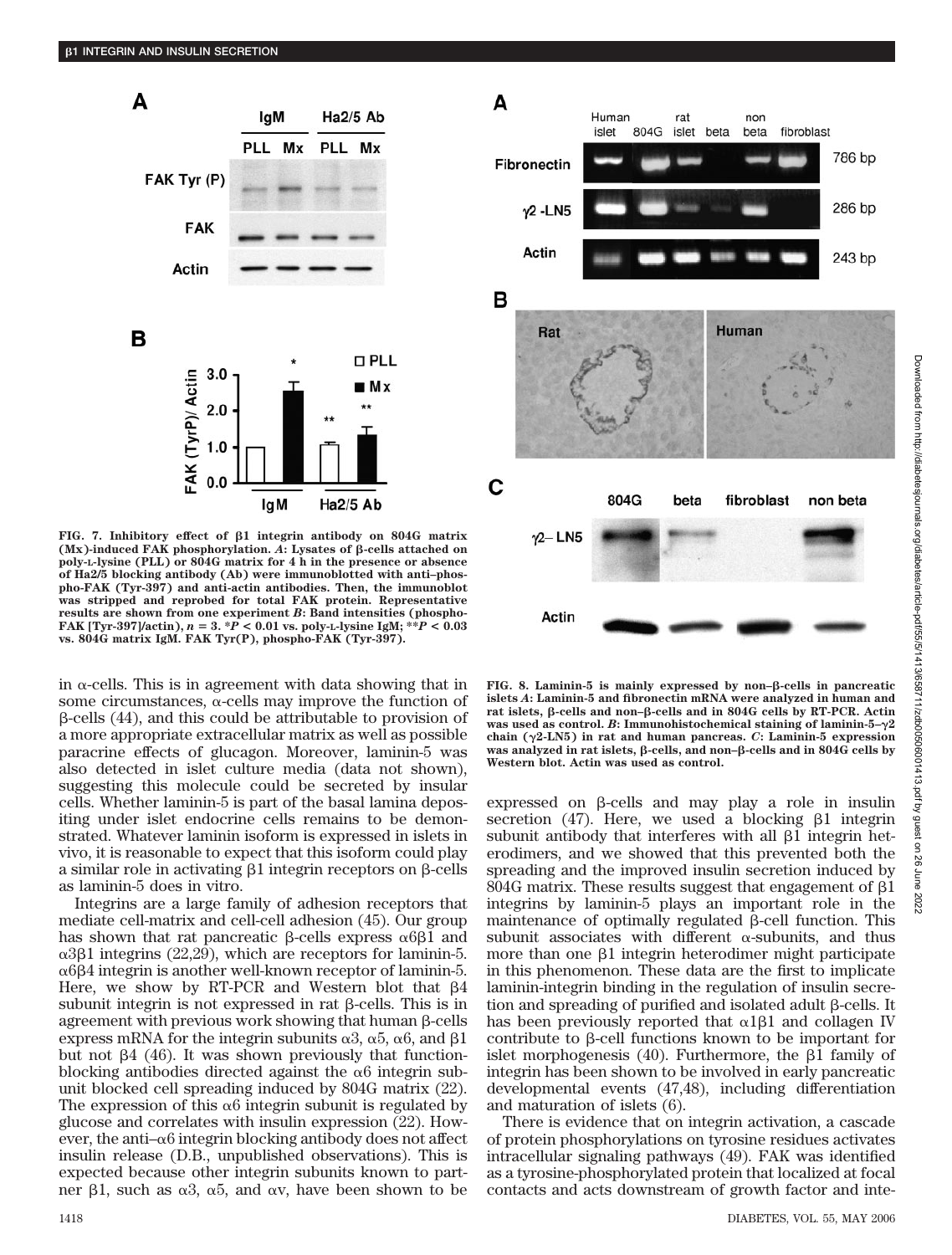grin receptors. We showed previously that 804G matrix induces phosphorylation of FAK (37). Here, we demonstrated that the function-blocking antibody directed against  $\beta$ 1 integrin subunit inhibited phosphorylation of FAK induced by 804G matrix. The treatment of cells with an equal amount of IgM antibody did not compromise  $\beta$ -cell spreading, insulin secretion, and FAK phosphorylation, indicating that the interference with  $\beta$ 1 function by blocking antibody is not the result of nonspecific interactions.

In summary, our study shows that the function of dispersed primary pancreatic  $\beta$ -cells can be maintained by attachment to 804G matrix in vitro. This maintenance of an optimally regulated  $\beta$ -cell function is mediated by  $\beta$ 1 integrin–laminin-5 interaction. It is concluded that outside-in signaling via engagement of  $\beta$ 1 integrins by lami- $\min$ -5 is an important component of normal  $\beta$ -cell function.

#### **ACKNOWLEDGMENTS**

This work was supported by research Grants 3200B0- 100656/1 (to D.G.R.) and 3200B0-1001902 (to P.A.H.) from the Swiss National Science Foundation and an unrestricted educational grant from Novo Nordisk, Copenhagen.

We thank Caroline Raveraud-Rouget for expert technical assistance.

## **REFERENCES**

- 1. Blystone SD: Integrating an integrin: a direct route to actin. *Biochim Biophys Acta* 1692:47–54, 2004
- 2. Qin J, Vinogradova O, Plow EF: Integrin bidirectional signaling: a molecular view (Review). *PLoS Biol* 2:e169, 2004
- 3. Kikkawa Y, Yu H, Genersch E, Sanzen N, Sekiguchi K, Fassler R, Campbell KP, Talts JF, Ekblom P: Laminin isoforms differentially regulate adhesion, spreading, proliferation, and ERK activation of beta1 integrin-null cells. *Exp Cell Res* 300:94 –108, 2004
- 4. Carter WG, Ryan MC, Gahr PJ: Epiligrin, a new cell adhesion ligand for integrin alpha 3 beta 1 in epithelial basement membranes. *Cell* 65:599 – 610, 1991
- 5. Fassler R, Meyer M: Consequences of lack of beta 1 integrin gene expression in mice. *Genes Dev* 9:1896 –1908, 1995
- 6. Yashpal NK, Li J, Wheeler MB, Wang R: Expression of {beta}1 integrin receptors during rat pancreas development: sites and dynamics. *Endocrinology* 146:1798 –1807, 2005
- 7. Faraldo MM, Deugnier MA, Tlouzeau S, Thiery JP, Glukhova MA: Perturbation of beta1-integrin function in involuting mammary gland results in premature dedifferentiation of secretory epithelial cells. *Mol Biol Cell* 13:3521–3531, 2002
- 8. Benaud CM, Dickson RB: Regulation of the expression of c-Myc by beta1 integrins in epithelial cells. *Oncogene* 20:759 –768, 2001
- 9. Pinkse GG, Voorhoeve MP, Noteborn M, Terpstra OT, Bruijn JA, De Heer E: Hepatocyte survival depends on beta1-integrin-mediated attachment of hepatocytes to hepatic extracellular matrix. *Liver Int* 24:218 –226, 2004
- 10. Aumailley M, Smyth N: The role of laminins in basement membrane function. *J Anat* 193 (Pt. 1):1–21, 1998
- 11. Jiang FX, Naselli G, Harrison LC: Distinct distribution of laminin and its integrin receptors in the pancreas. *J Histochem Cytochem* 50:1625–1632, 2002
- 12. Cirulli V, Beattie GM, Klier G, Ellisman M, Ricordi C, Quaranta V, Frasier F, Ishii JK, Hayek A, Salomon DR: Expression and function of alpha (v)beta(3) and alpha(v)beta(5) integrins in the developing pancreas: roles in the adhesion and migration of putative endocrine progenitor cells. *J Cell Biol* 150:1445–1460, 2000
- 13. Hulinsky I, Harrington J, Cooney S, Silink M: Insulin secretion and DNA synthesis of cultured islets of Langerhans are influenced by the matrix. *Pancreas* 11:309 –314, 1995
- 14. Hulinsky I, Cooney S, Harrington J, Silink M: In vitro growth of neonatal rat islet cells is stimulated by adhesion to matrix. *Horm Metab Res* 27:209 – 215, 1995
- 15. Edamura K, Nasu K, Iwami Y, Ogawa H, Sasaki N, Ohgawara H: Effect of adhesion or collagen molecules on cell attachment, insulin secretion, and glucose responsiveness in the cultured adult porcine endocrine pancreas: a preliminary study. *Cell Transplant* 12:439 – 446, 2003
- 16. Beattie GM, Lappi DA, Baird A, Hayek A: Functional impact of attachment

and purification in the short term culture of human pancreatic islets. *J Clin Endocrinol Metab* 73:93–98, 1991

- 17. Kaiser N, Corcos AP, Sarel I, Cerasi E: Monolayer culture of adult rat pancreatic islets on extracellular matrix: modulation of B-cell function by chronic exposure to high glucose. *Endocrinology* 129:2067–2076, 1991
- 18. Lucas-Clerc C, Massart C, Campion JP, Launois B, Nicol M: Long-term culture of human pancreatic islets in an extracellular matrix: morphological and metabolic effects. *Mol Cell Endocrinol* 94:9 –20, 1993
- 19. Perfetti R, Henderson TE, Wang Y, Montrose-Rafizadeh C, Egan JM: Insulin release and insulin mRNA levels in rat islets of Langerhans cultured on extracellular matrix. *Pancreas* 13:47–54, 1996
- 20. Nagata N, Gu Y, Hori H, Balamurugan AN, Touma M, Kawakami Y, Wang W, Baba TT, Satake A, Nozawa M, Tabata Y, Inoue K: Evaluation of insulin secretion of isolated rat islets cultured in extracellular matrix. *Cell Transplant* 10:447– 451, 2001
- 21. Wang RN, Rosenberg L: Maintenance of beta-cell function and survival following islet isolation requires re-establishment of the islet-matrix relationship. *J Endocrinol* 163:181–190, 1999
- 22. Bosco D, Meda P, Halban PA, Rouiller DG: Importance of cell-matrix interactions in rat islet  $\beta$ -cell secretion in vitro: role of  $\alpha\beta\beta$ 1 integrin. *Diabetes* 49:233–243, 2000
- 23. Bosco D, Gonelle-Gispert C, Wollheim CB, Halban PA, Rouiller DG: Increased intracellular calcium is required for spreading of rat islet beta-cells on extracellular matrix. *Diabetes* 50:1039 –1046, 2001
- 24. Langhofer M, Hopkinson SB, Jones JC: The matrix secreted by 804G cells contains laminin-related components that participate in hemidesmosome assembly in vitro. *J Cell Sci* 105 (Pt. 3):753–764, 1993
- 25. Hormia M, Falk-Marzillier J, Plopper G, Tamura RN, Jones JC, Quaranta V: Rapid spreading and mature hemidesmosome formation in HaCaT keratinocytes induced by incubation with soluble laminin-5r. *J Invest Dermatol* 105:557–561, 1995
- 26. Baker SE, Hopkinson SB, Fitchmun M, Andreason GL, Frasier F, Plopper G, Quaranta V, Jones JC: Laminin-5 and hemidesmosomes: role of the alpha 3 chain subunit in hemidesmosome stability and assembly. *J Cell Sci* 109 (Pt. 10):2509 –2520, 1996
- 27. Colognato H, Yurchenco PD: Form and function: the laminin family of heterotrimers. *Dev Dyn* 218:213–234, 2000
- 28. Aumailley M, El Khal A, Knoss N, Tunggal L: Laminin 5 processing and its integration into the ECM. *Matrix Biol* 22:49 –54, 2003
- 29. Kantengwa S, Baetens D, Sadoul K, Buck CA, Halban PA, Rouiller DG: Identification and characterization of alpha 3 beta 1 integrin on primary and transformed rat islet cells. *Exp Cell Res* 237:394 – 402, 1997
- 30. Sutton R, Peters M, McShane P, Gray DW, Morris PJ: Isolation of rat pancreatic islets by ductal injection of collagenase. *Transplantation* 42:689 – 691, 1986
- 31. Rouiller DG, Cirulli V, Halban PA: Differences in aggregation properties and levels of the neural cell adhesion molecule (NCAM) between islet cell types. *Exp Cell Res* 191:305–312, 1990
- 32. Van De Winkel M, Smets G, Gepts W, Pipeleers D: Islet cell surface antibodies from insulin-dependent diabetics bind specifically to pancreatic B cells. *J Clin Invest* 70:41– 49, 1982
- 33. Riddelle KS, Green KJ, Jones JC: Formation of hemidesmosomes in vitro by a transformed rat bladder cell line. *J Cell Biol* 112:159 –168, 1991
- 34. Salomon D, Meda P: Heterogeneity and contact-dependent regulation of hormone secretion by individual B cells. *Exp Cell Res* 162:507–520, 1986
- 35. Wright PH, Makulu DR, Posey IJ: Guinea pig anti-insulin serum: adjuvant effect of *H. pertussis* vaccine. *Diabetes* 17:513–516, 1968
- 36. Schaffner W, Weissmann C: A rapid, sensitive, and specific method for the determination of protein in dilute solution. *Anal Biochem* 56:502–514, 1973
- 37. Hammar E, Parnaud G, Bosco D, Perriraz N, Maedler K, Donath M, Rouiller DG, Halban PA: Extracellular matrix protects pancreatic beta-cells against apoptosis: role of short- and long-term signaling pathways. *Diabetes* 53:2034 –2041, 2004
- 38. Van Deijnen JH, Van Suylichem PT, Wolters GH, Van Schilfgaarde R: Distribution of collagens type I, type III and type V in the pancreas of rat, dog, pig and man. *Cell Tissue Res* 277:115–121, 1994
- 39. Like AA, Appel MC, Williams RM, Rossini AA: Streptozotocin-induced pancreatic insulitis in mice: morphologic and physiologic studies. *Lab Invest* 38:470 – 486, 1978
- 40. Kaido T, Yebra M, Cirulli V, Montgomery AM: Regulation of human beta-cell adhesion, motility, and insulin secretion by collagen IV and its receptor alpha1beta1. *J Biol Chem* 279:53762–53769, 2004
- 41. Bonner-Weir S: Morphological evidence for pancreatic polarity of beta-cell within islets of Langerhans. *Diabetes* 37:616 – 621, 1988
- 42. Konstantinova I, Lammert E: Microvascular development: learning from pancreatic islets. *Bioessays* 26:1069 –1075, 2004
- 43. Kawano N, Kitamura H, Ito T, Takimoto A, Nakatani Y, Miyazaki K: